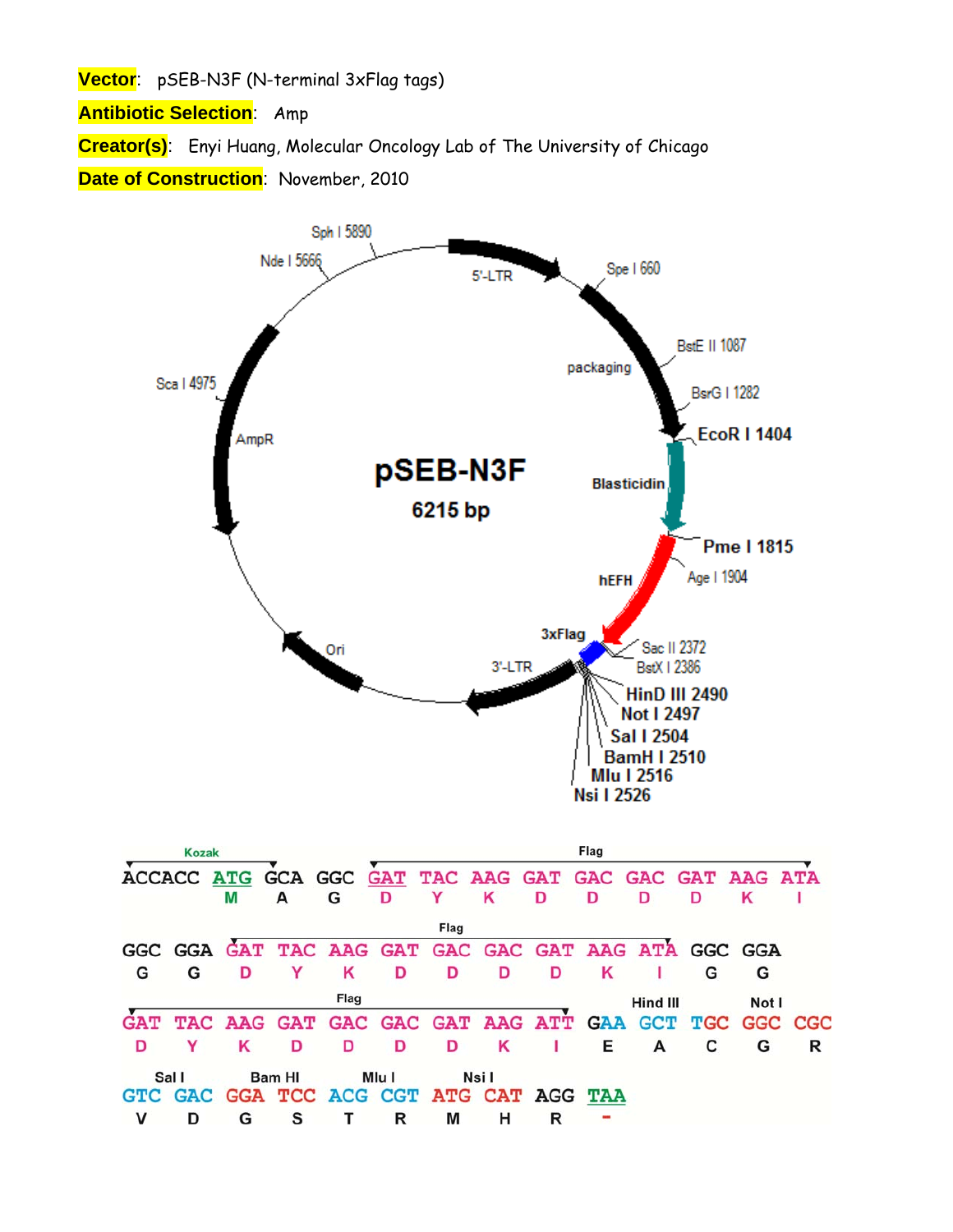## **pSEB-N3F (human EF1a/HLTV hybrid promoter) Full-Length Sequence**

TGAAAGACCC CACCTGTAGG TTTGGCAAGC TAGCTTAAGT AACGCCATTT TGCAAGGCATGGAAAATACATAACTGAGAA TAGAGAAGTT AGATCAAGG TTAGGAACAGAGAGACAGCAGAATATGGGCCAAACAGGATATCTGTGGTAAGCAGTTCCTCCCCGGCTCAGGGCCAAGAACAGATGGTCCCCAGATGCGGTCCCGC CCTCAGCAGTTTCTAGAGAACCATCAGATGTTTCCAGGGTGCCCCAAGGACCTGAAATGACCCTGTGCCTTATTTGAACTAACCAATCAGTTCGCTTCTCGCTTCT GTTCGCGCGCTTCTGCTCCCCGAGCTCAATAAAAGAGCCCACAACCCCTCACTCGGCGCGCCAGTCCTCCGATAGACTGCGTCGCCCGGGTACCCGTATTCCCAAT AAAGCCTCTTG CTGTTTGCAT CCGAATCGTG GACTCGCTGA TCCTTGGGAG GGTCTCCTCAGATTGATTGACTGCCCACCTCGGGGGTCTTTCATTTGGAG GTTCCACCGA GATTTGGAGACCCCTGCCCA GGGACCACCGACCCCCCCGC CGGGAGGTAA GCTGGCCAGC GGTCGTTTCGTGTCTGTCTC TGTCTTTGTG CGTGTTTGTGCCGGCATCTAATGTTTGCGCCTGCGTCTGTACTAGTTAGCTAACTAGCTCTGTATCTGGCGGACCCGTGGTGGAACTGACGAGTTCTGAACACCCG GCCG CAACCCTGGG AGACGTCCCAGGGACTTTGGGGGCCGTTTTTGTGGCCCGACCTGAGGAAGGGAGTCGATGTGGAATCCGACCCCGTCAGGATATGTGGTT CTGGTAGGAGACGAGAACCT AAAACAGTTC CCGCCTCCGT CTGAATTTTTGCTTTCGGTT TGGAACCGAAGCCGCGCGTC TTGTCTGCTG CAGCGCTGCA GCATCGTTCT GTGTTGTCTC TGTCTGACTGTGTTTCTGTA TTTGTCTGAA AATTAGGGCC AGACTGTTAC CACTCCCTTAAGTTTGACCTTAGGTCACTG GAAAGATGTCGAGCGGATCG CTCACAACCA GTCGGTAGAT GTCAAGAAGAGACGTTGGGT TACCTTCTGC TCTGCAGAAT GGCCAACCTTTAACGTCGGA TGGCCGCGAGACGGCACCTT TAACCGAGAC CTCATCACCC AGGTTAAGAT CAAGGTCTTT TCACCTGGCCCGCATGGACA CCCAGACCAGGTCCCCTACA TCGTGACCTG GGAAGCCTTG GCTTTTGACCCCCCTCCCTG GGTCAAGCCCTTTGTACACC CTAAGCCTCC GCCTCCTCTT CCTCCATCCGCCCCGTCTCT CCCCCTTGAACCTCCTCGTTCGACCCCGCCTCGATCCTCCCTTTATCCAGCCCTCACTCCTTCTCTAGGCGCCG**GAATTC**ACCATGGCCAAGCCTTTGTCTCAAGA AGAATCCACCCTCATTGAAAGAGCAACGGCTACAATCAACAGCATCCCCATCTCTGAAGACTACAGCGTCGCCAGCGCAGCTCTCTCTAGCGACGGCCGCATCTTC ACTGGTGTCAATGTATATCATTTTACTGGGGGACCTTGTGCAGAACTCGTGGTGCTGGGCACTGCTGCTGCTGCGGCAGCTGGCAACCTGACTTGTATCGTCGCGA TCGGAAATGAGAACAGGGGCATCTTGAGCCCCTGCGGACGGTGCCGACAGGTGCTTCTCGATCTGCATCCTGGGATCAAAGCCATAGTGAAGGACAGTGATGGACA GCCGACGGCAGTTGGGATTCGTGAATTGCTGCCCTCTGGTTATGTGTGGGAGGGCtaa**gtttaaacatgcag**CGCTCCGGTGCCCGTCAGTGGGCAGAGCGCACAT CGCCCACAGTCCCCGAGAAGTTGGGGGGAGGGGTCGGCAATTGAACCGGTGCCTAGAGAAGGTGGCGCGGGGTAAACTGGGAAAGTGATGTCGTGTACTGGCTCCG CCTTTTTCCCGAGGGTGGGGGAGAACCGTATATAAGTGCAGTAGTCGCCGTGAACGTTCTTTTTCGCAACGGGTTTGCCGCCAGAACACAGCTGAAGCTAGCTTCG AGGGGCTCGCATCTCTCCTTCACGCGCCCGCCGCCCTACCTGAGGCCGCCATCCACGCCGGTTGAGTCGCGTTCTGCCGCCTCCCGCCTGTGGTGCCTCCTGAACT GCGTCCGCCGTCTAGGTAAGTTTAAAGCTCAGGTCGAGACCGGGCCTTTGTCCGGCGCTCCCTTGGAGCCTACCTAGACTCAGCCGGCTCTCCACGCTTTGCCTGA CCCTGCTTGCTCAACTCTACGTCTTTGTTTCGTTTTCTGTTCTGCGCCGTTACAGATCCAAGCTGTGACCGGCGCCTAC **atcgat ccgcgg A**  GATCCACCACC ATG GCA GGC GAT TAC AAG GAT GAC GAC GAT AAG ATA GGC GGA GAT TAC AAG GAT GAC GAC GAT AAG ATA GGC GGA GAT TAC AAG GAT GAC GAC GAT AAG ATT GAA GCT TGC GGC CGC GTC GAC GGA TCC ACG CGT ATG CAT AGG TAA **CGAT**AAAATAAAAGATTTTATTTAGTCTCCAGAAAAAGGGGGGAATGAAAGACCCCACCTGTAGGTTTGGCAAGCTAGCTTAAGTAACGCCATTTTGCAAGGCATG GAAAATACATAACTGAGAATAGAGAAGTTCAGATCAAGGTTAGGAACAGAGAGACAGCAGAATATGGGCCAAACAGGATATCTGTGGTAAGCAGTTCCTGCCCCGG CTCAGGGCCAAGAACAGATGGTCCCCAGATGCGGTCCCGCCCTCAGCAGTTTCTAGAGAACCATCAGATGTTTCCAGGGTGCCCCAAGGACCTGAAATGACCCTGT GCCTTATTTGAACTAACCAATCAGTTCGCTTCTCGCTTCTGTTCGCGCGCTTCTGCTCCCCGAGCTCAATAAAAGAGCCCACAACCCCTCACTCGGCGCGCCAGTC רידר הארטונאמארים הראשונות המנויים המוכל הארטיים בת המנויים המוכל מהיום מהמוכל המוכל המוכל המוכל המוכל המוכל המ TTGACTACCCGTCAGCGGGGGTCTTTCATGGGTAACAGTTTCTTGAAGTTGGAGAACAACATTCTGAGGGTAGGAGTCGAATATTAAGTAATCCTGACTCAATTAG CCACTGTTTTGAATCCACATACTCCAATACTCCTGAAATAGTTCATTATGGACAGCGCAGAAGAGCTGGGGAGAATTAATTCGTAATCATGGTCATAGCTGTTTCC TGTGTGAAATTGTTATCCGCTCACAATTCCACACAACATACGAGCCGGAAGCATAAAGTGTAAAGCCTGGGGTGCCTAATGAGTGAGCTAACTCACATTAATTGCG TTGCGCTCACTGCCCGCTTTCCAGTCGGGAAACCTGTCGTGCCAGCTGCATTAATGAATCGGCCAACGCGCGGGGAGAGGCGGTTTGCGTATTGGGCG CTCTTCCGCT TCCTCGCTCA CTGACTCGCTGCGCTCGGTC GTTCGGCTGCGGCGAGCGGTATCAGCTCACTCAAAGGCGGTAATACGGTTATCCACAGAA TCAGGGGATAACGCAGGAAA GAACATGTGAGCAAAAGGCC AGCAAAAGGC CAGGAACCGT AAAAAGGCCGCGTTGCTGGC GTTTTTCCATAGGCTCCGCC CCCCTGACGA GCATCACAAA AATCGACGCTCAAGTCAGAG GTGGCGAAAC CCGACAGGAC TATAAAGATACCAGGCGTTT CCCCCTGGAAGCTCCCTCGT GCGCTCTCCT GTTCCGACCC TGCCGCTTAC CGGATACCTG TCCGCCTTTCTCCCTTCGGG AAGCGTGGCGCTTTCTCATA GCTCACGCTGTAGGTATCTC AGTTCGGTGTAGGTCGTTCG CTCCAAGCTGGGCTGTGTGC ACGAACCCCC CGTTCAGCCC GACCGCTGCGCCTTATCCGG TAACTATCGT CTTGAGTCCA ACCCGGTAAGACACGACTTA TCGCCACTGGCAGCAGCCAC TGGTAACAGG ATTAGCAGAG CGAGGTATGT AGGCGGTGCT ACAGAGTTCTTGAAGTGGTG GCCTAACTACGGCTACACTA GAAGGACAGT ATTTGGTATC TGCGCTCTGCTGAAGCCAGT TACCTTCGGAAAAAGAGTTG GTAGCTCTTG ATCCGGCAAA CAAACCACCGCTGGTAGCGG TGGTTTTTTT GTTTGCAAGC AGCAGATTACGCGCAGAAAA AAAGGATCTCAAGAAGATCC TTTGATCTTT TCTACGGGGT CTGACGCTCA GTGGAACGAA AACTCACGTTAAGGGATTTT GGTCATGAGATTATCAAAAA GGATCTTCAC CTAGATCCTT TTAAATTAAAAATGAAGTTT TAAATCAATCTAAAGTATAT ATGAGTAAAC TTGGTCTGAC AGTTACCAATGCTTAATCAG TGAGGCACCT ATCTCAGCGA TCTGTCTATTTCGTTCATCC ATAGTTGCCTGACTCCCCGT CGTGTAGATA ACTACGATAC GGGAGGGCTT ACCATCTGGC CCCAGTGCTGCAATGATACC GCGAGACCCACGCTCACCGG CTCCAGATTT ATCAGCAATA AACCAGCCAGCCGGAAGGGC CGAGCGCAGAAGTGGTCCTG CAACTTTATC CGCCTCCATC CAGTCTATTAATTGTTGCCG GGAAGCTAGA GTAAGTAGTT CGCCAGTTAATAGTTTGCGC AACGTTGTTGCCATTGCTAC AGGCATCGTG GTGTCACGCT CGTCGTTTGGTATGGCTTCA TTCAGCTCCGGTTCCCAACG ATCAAGGCGA GTTACATGAT CCCCCATGTT GTGCAAAAAA GCGGTTAGCTCCTTCGGTCC TCCGATCGTTGTCAGAAGTA AGTTGGCCGC AGTGTTATCA CTCATGGTTATGGCAGCACT GCATAATTCT CTTACTGTCA TGCCATCCGTAAGATGCTTT TCTGTGACTGGTGAGTACTC AACCAAGTCA TTCTGAGAAT AGTGTATGCG GCGACCGAGT TGCTCTTGCCCGGCGTCAAT ACGGGATAAT ACCGCGCCACATAGCAGAACTTTAAAAGTG CTCATCATTGGAAAACGTTC TTCGGGGCGAAAACTCTCAA GGATCTTACC GCTGTTGAGA TCCAGTTCGATGTAACCCAC TCGTGCACCC AACTGATCTT CAGCATCTTTTACTTTCACC AGCGTTTCTGGGTGAGCAAA AACAGGAAGG CAAAATGCCG CAAAAAAGGG AATAAGGGCG ACACGGAAATGTTGAATACT CATACTCTTC CTTTTTCAAT ATTATTGAAG CATTTATCAG GGTTATTGTCTCATGAGCGG ATACATATTTGAATGTATTT AGAAAAATAAACAAATAGGG GTTCCGCGCACATTTCCCCG AAAAGTGCCA CCTGACGTCT AAGAAACCATTATTATCATG ACATTAACCTATAAAAATAG GCGTATCACG AGGCCCTTTC GTCTCGCGCG TTTCGGTGAT GACGGTGAAAACCTCTGACA CATGCAGCTC CCGGAGACGG TCACAGCTTG TCTGTAAGCGGATGCCGGGAGCAGACAAGC CCGTCAGGGCGCGTCAGCGG GTGTTGGCGG GTGTCGGGGC TGGCTTAACTATGCGGCATC AGAGCAGATT GTACTGAGAG TGCACCATATGCGGTGTGAA ATACCGCACAGATGCGTAAG GAGAAAATAC CGCATCAGGC GCCATTCGCC ATTCAGGCTG CGCAACTGTTGGGAAGGGCG ATCGGTGCGGGCCTCTTCGC TATTACGCCA GCTGGCGAAA GGGGGATGTGCTGCAAGGCG ATTAAGTTGGGTAACGCCAG GGTTTTCCCA GTCACGACGT TGTAAAACGACGGCGCAAGG AATGGTGCAT GCAAGGAGAT GGCGCCCAACAGTCCCCCGG CCACGGGGCCTGCCACCATA CCCACGCCGA AACAAGCGCT CATGAGCCCGAAGTGGCGAG CCCGATCTTCCCCATCGGTG ATGTCGGCGA TATAGGCGCC AGCAACCGCA CCTGTGGCGC CGGTGATGCCGGCCACGATG CGTCCGGCGTAGAGGCGATT AGTCCAATTT GTTAAAGACA GGATATCAGTGGTCCAGGCT CTAGTTTTGA CTCAACAATA TCACCAGCTGAAGCCTATAG AGTACGAGCCATAGATAAAA TAAAAGATTT TATTTAGTCT CCAGAAAAAG GGGGGAA

|         | Unique enzymes in pSEB-N3F: |      | Mun I    | C`AATT, G        | 1897 |
|---------|-----------------------------|------|----------|------------------|------|
|         |                             |      | Age I    | A CCGG, T        | 1904 |
| Spe I   | A CTAG, T                   | 660  | Cla I    | AT CG, AT        | 2364 |
| BstE II | G`GTNAC, C                  | 1087 | Sac II   | CC, GC GG        | 2372 |
| BsrG I  | T`GTAC, A                   | 1282 | BstX I   | CCAN, NNNN `NTGG | 2386 |
| ECOR I  | G`AATT.C                    | 1404 | HinD III | A`AGCT, T        | 2490 |
| Bby II  | GAAGAC 7/11                 | 1497 | Not I    | GC GGCC, GC      | 2497 |
| Bbs I   | GAAGAC 8/12                 | 1498 | Sal I    | G`TCGA, C        | 2504 |
| Nru I   | $TCG$ $CGA$                 | 1644 | Acc I    | GT `MK, AC       | 2505 |
| BsaB I  | GATNN   NNATC               | 1711 | HinC II  | GTY RAC          | 2506 |
| Pme I   | CTTT AAAC                   | 1815 | Hind II  | GTY RAC          | 2506 |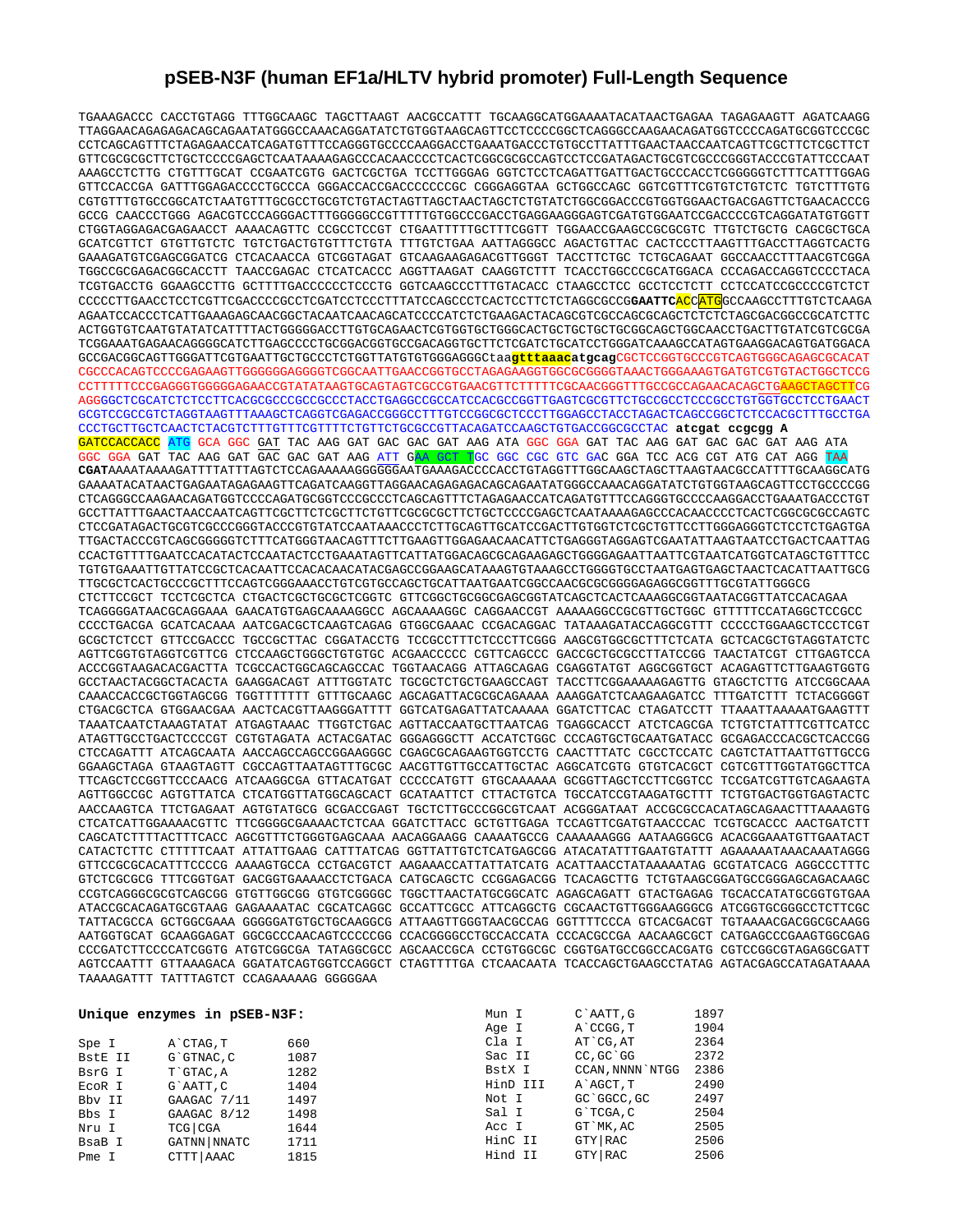| BamH I                          |            | G`GATC, C    |              | 2510         |                                               |          | Bsa I            | (7)        | 476<br>3033  | 530<br>3054  | 1149<br>4556 | 2207         |
|---------------------------------|------------|--------------|--------------|--------------|-----------------------------------------------|----------|------------------|------------|--------------|--------------|--------------|--------------|
| Mlu I                           |            | A CGCG, T    |              | 2516         |                                               |          | BsaB I           | (1)        | 1711         |              |              |              |
| Nsi I                           |            | A, TGCA T    |              | 2526         |                                               |          | BsaH I           | (9)        | 742          | 1398         | 2355         | 5032         |
| Sca I                           |            | AGT ACT      |              | 4975         |                                               |          |                  |            | 5414         | 5718         | 5901         | 6015         |
| Nde I                           |            | CA`TA, TG    |              | 5666         |                                               |          |                  |            | 6036         |              |              |              |
| Sph I                           |            | G, CATG C    |              | 5890         |                                               |          | BsaJ I           | (34)       | 161<br>461   | 240<br>497   | 250<br>546   | 397<br>547   |
| Number of enzymes = 26          |            |              |              |              |                                               |          |                  |            | 694          | 733          | 734          | 746          |
|                                 |            |              |              |              |                                               |          |                  |            | 747          | 1167         | 1236         | 1245         |
|                                 |            |              |              |              | The following enzymes do not cut in pSEB-N3F: |          |                  |            | 1265<br>1974 | 1266<br>2238 | 1411<br>2369 | 1716<br>2385 |
|                                 |            |              |              |              |                                               |          |                  |            | 2740         | 2819         | 2829         | 2976         |
| Apa I                           |            | Avr II       | Bcl I        |              | Bgl II                                        | Blp I    |                  |            | 3039         | 3341         | 3762         | 5836         |
| BsaA I                          |            | BsiC I       | BsiW I       |              | Bsm I                                         | Bsp120 I |                  |            | 5914         | 5920         |              |              |
| Bsp1286 I                       |            | BspM I       | BspM II      |              | Bst1107 I                                     | BstB I   | BsaW I           | (5)        | 1829<br>4786 | 1904         | 3808         | 3955         |
| Dra III                         |            | Eco72 I      | Esp I        |              | Fse I                                         | Hpa I    | BseR I           | (4)        | 464          | 1293         | 1332         | 3042         |
| PaeR7 I                         |            | PflM I       | Pml I        |              | Rsr II                                        | Sfi I    | Bsg I            | (2)        | 1600         | 2022         |              |              |
| SnaB I                          | Spl I      |              | Srf I        |              | Stu I                                         | Xca I    | BsiE I           | (10)       | 592          | 727          | 1532         | 1648         |
|                                 |            |              |              |              |                                               |          |                  |            | 2500<br>5014 | 3518<br>5761 | 3942         | 4865         |
| pSEB-N3F: sites sorted by name: |            |              |              |              |                                               |          | BsiHKA I         | (6)        | 338          | 2917         | 3920         | 5081         |
|                                 |            |              |              |              |                                               |          |                  |            | 5166         | 5663         |              |              |
| Aat II<br>Acc I                 | (2)<br>(1) | 745<br>2505  | 5417         |              |                                               |          | BsmA I           | (22)       | 107<br>734   | 475<br>832   | 531<br>949   | 609<br>1073  |
| Acc65 I                         | (2)        | 401          | 2980         |              |                                               |          |                  |            | 1132         | 1150         | 1328         | 1431         |
| Aci I                           | (70)       | 197          | 203          | 566          | 588                                           |          |                  |            | 2208         | 2562         | 2685         | 3032         |
|                                 |            | 688          | 727          | 860          | 901                                           |          |                  |            | 3053         | 4557         | 5331         | 5484         |
|                                 |            | 1042<br>1317 | 1133<br>1355 | 1199<br>1532 | 1298<br>1614                                  |          | BsmB I           | (7)        | 5528<br>733  | 6200<br>831  | 1072         | 1131         |
|                                 |            | 1681         | 1926         | 1963         | 2043                                          |          |                  |            | 1329         | 5485         | 5527         |              |
|                                 |            | 2099         | 2102         | 2117         | 2148                                          |          | BsmF I           | (11)       | 172          | 185          | 564          | 729          |
|                                 |            | 2155         | 2182         | 2369         | 2371                                          |          |                  |            | 764          | 1205         | 1585         | 1853         |
|                                 |            | 2424<br>2776 | 2457<br>2782 | 2496<br>3078 | 2500<br>3292                                  |          | BsoF I           | (41)       | 2751<br>727  | 2764<br>901  | 5896<br>917  | 920          |
|                                 |            | 3395         | 3451         | 3461         | 3485                                          |          |                  |            | 925          | 928          | 1133         | 1513         |
|                                 |            | 3528         | 3535         | 3556         | 3647                                          |          |                  |            | 1532         | 1606         | 1609         | 1612         |
|                                 |            | 3675         | 3802         | 3821         | 3942                                          |          |                  |            | 1615<br>2043 | 1618         | 1782         | 1823         |
|                                 |            | 4052<br>4649 | 4187<br>4840 | 4196<br>4886 | 4558<br>5007                                  |          |                  |            | 2497         | 2102<br>2500 | 2117<br>3427 | 2148<br>3508 |
|                                 |            | 5051         | 5128         | 5237         | 5336                                          |          |                  |            | 3526         | 3529         | 3647         | 3802         |
|                                 |            | 5383         | 5557         | 5596         | 5606                                          |          |                  |            | 3945         | 4010         | 4013         | 4219         |
|                                 |            | 5632<br>5766 | 5670<br>6025 | 5683         | 5709                                          |          |                  |            | 4547<br>5237 | 4886<br>5524 | 4913<br>5633 | 5008<br>5737 |
| Afl II                          | (3)        | 35           | 1006         | 2612         |                                               |          |                  |            | 5810         |              |              |              |
| Afl III                         | (2)        | 2516         | 3602         |              |                                               |          | BspH I           | (4)        | 4322         | 5330         | 5435         | 5959         |
| Age I                           | (1)        | 1904         |              |              |                                               |          | Bsr I            | (18)       | 374          | 1030         | 1058         | 1546         |
| Aha II                          | (9)        | 742<br>5414  | 1398<br>5718 | 2355<br>5901 | 5032<br>6015                                  |          |                  |            | 1570<br>3403 | 1939<br>4009 | 1960<br>4022 | 2953<br>4136 |
|                                 |            | 6036         |              |              |                                               |          |                  |            | 4542         | 4660         | 4703         | 4970         |
| Ahd I                           | (4)        | 1020         | 3025         | 3071         | 4495                                          |          |                  |            | 5142         | 5848         |              |              |
| Alu I                           | (33)       | 30           | 34           | 336          | 580                                           |          | BsrB I           | (4)        | 1042         | 3294         | 3535         | 5336         |
|                                 |            | 668<br>2056  | 676<br>2062  | 1515<br>2066 | 1620<br>2204                                  |          | BsrD I<br>BsrG I | (2)<br>(1) | 4556<br>1282 | 4730         |              |              |
|                                 |            | 2345         | 2492         | 2607         | 2611                                          |          | BssH II          | (4)        | 317          | 368          | 2896         | 2947         |
|                                 |            | 2915         | 3234         | 3267         | 3362                                          |          | BssS I           | (4)        | 1587         | 3775         | 5159         | 5466         |
|                                 |            | 3426         | 3544         | 3770         | 3860                                          |          | BstE II          | (1)        | 1087         |              |              |              |
|                                 |            | 3906<br>4847 | 4163<br>5526 | 4684<br>5545 | 4784<br>5790                                  |          | BstN I           | (17)       | 241<br>1169  | 548<br>1194  | 735<br>1217  | 748<br>1237  |
|                                 |            | 6146         |              |              |                                               |          |                  |            | 1267         | 1717         | 2820         | 3342         |
| Alw I                           | $(17)$ 453 |              | 1051         | 1357         | 1727                                          |          |                  |            | 3630         | 3751         | 3764         | 5837         |
|                                 |            | 2333<br>2517 | 2361<br>4164 | 2371<br>4250 | 2506<br>4250                                  |          | BstU I           | (26)       | 6114<br>317  | 319          | 370          | 903          |
|                                 |            | 4347         | 4348         | 4812         | 5127                                          |          |                  |            | 905          | 1135         | 1644         | 1926         |
|                                 |            | 5133         |              |              |                                               |          |                  |            | 2095         | 2140         | 2371         | 2502         |
| AlwN I                          | (2)        | 2736         | 4018         |              |                                               |          |                  |            | 2518         | 2896         | 2898         | 2949         |
| ApaL I<br>Apo I                 | (3)<br>(2) | 3916<br>872  | 5162<br>1404 | 5659         |                                               |          |                  |            | 3449<br>4560 | 3451<br>5053 | 3649<br>5385 | 4230<br>5485 |
| Asc I                           | (2)        | 368          | 2947         |              |                                               |          |                  |            | 5487         | 5590         |              |              |
| Ase I                           | (4)        | 3245         | 3373         | 3432         | 4667                                          |          | BstX I           | (1)        | 2386         |              |              |              |
| Asp718                          | (2)        | 401          | 2980         |              |                                               |          | BstY I           | (9)        | 2337         | 2375         | 2510         | 4243         |
| Ava I                           | (7)        | 331<br>1973  | 397<br>2910  | 498<br>2976  | 1871                                          |          |                  |            | 4254<br>5137 | 4340         | 4352         | 5120         |
| Ava II                          | (13) 186   |              | 199          | 254          | 551                                           |          | Bsu36 I          | (3)        | 781          | 1018         | 2111         |              |
|                                 |            | 690          | 1219         | 1572         | 2765                                          |          | Cac8 I           | (38)       | 28           | 32           | 319          | 370          |
|                                 |            | 2778<br>6110 | 2833         | 4633         | 4855                                          |          |                  |            | 582<br>1199  | 586<br>1508  | 631<br>1622  | 650<br>2064  |
| BamH I                          | (1)        | 2510         |              |              |                                               |          |                  |            | 2078         | 2099         | 2262         | 2290         |
| Ban I                           | $(17)$ 244 |              | 401          | 1142         | 1397                                          |          |                  |            | 2392         | 2494         | 2605         | 2609         |
|                                 |            | 1687         | 1832         | 1907         | 2163                                          |          |                  |            | 2898         | 2949         | 3395         | 3424         |
|                                 |            | 2354<br>4443 | 2823<br>5717 | 2980<br>5900 | 3346<br>6014                                  |          |                  |            | 3533<br>4607 | 3619<br>5620 | 3656<br>5768 | 4216<br>5788 |
|                                 |            | 6035         |              |              |                                               |          |                  |            | 5792         | 5888         | 5929         | 5977         |
| Ban II                          | (8)        | 338          | 351          | 1677         | 2078                                          |          |                  |            | 6019         | 6049         |              |              |
|                                 |            | 2917         | 2930         | 5967         | 5981                                          |          | Cfr10 I          | (8)        | 629          | 1904         | 2128         | 2260         |
| Bbe I                           | (6)        | 1401<br>6018 | 2358<br>6039 | 5721         | 5904                                          |          | Cla I            | (1)        | 2351<br>2364 | 4575         | 6038         | 6047         |
| Bbs I                           | (1)        | 1498         |              |              |                                               |          | Csp6 I           | (8)        | 402          | 658          | 1283         | 1954         |
| Bbv I                           | $(10)$ 931 |              | 939          | 1524         | 1629                                          |          |                  |            | 2981         | 4974         | 5650         | 6161         |
|                                 |            | 1834<br>4924 | 4021<br>5535 | 4024         | 4230                                          |          | Dde I            | (22)       | 75<br>781    | 167<br>1018  | 208<br>1290  | 476<br>1808  |
| Bbv II                          | (1)        | 1497         |              |              |                                               |          |                  |            | 2111         | 2205         | 2256         | 2652         |
| Bcn I                           | (15) 164   |              | 399          | 400          | 571                                           |          |                  |            | 2746         | 2787         | 3056         | 3127         |
|                                 |            | 724          | 2219         | 2743         | 2978                                          |          |                  |            | 3877         | 4286         | 4452         | 4992         |
|                                 |            | 2979<br>5531 | 3983<br>5566 | 4679<br>5917 | 5030                                          |          | Dpn I            | (28)       | 5418<br>94   | 5653<br>459  | 1046         | 1178         |
| Bfa I                           | $(16)$ 31  |              | 219          | 661          | 673                                           |          |                  |            | 1363         | 1647         | 1708         | 1722         |
|                                 |            | 1394         | 1522         | 1912         | 2063                                          |          |                  |            | 2339         | 2367         | 2377         | 2512         |
|                                 |            | 2189         | 2251         | 2608         | 2798                                          |          |                  |            | 2672         | 4170         | 4245         | 4256         |
| Bgl I                           | (2)        | 4097<br>4615 | 4350<br>5733 | 4685         | 6120                                          |          |                  |            | 4264<br>4800 | 4342<br>4818 | 4354<br>4864 | 4459<br>5122 |
| Bpm I                           | (3)        | 2545         | 4565         | 6183         |                                               |          |                  |            | 5139         | 5175         | 5760         | 5984         |
|                                 |            |              |              |              |                                               |          |                  |            |              |              |              |              |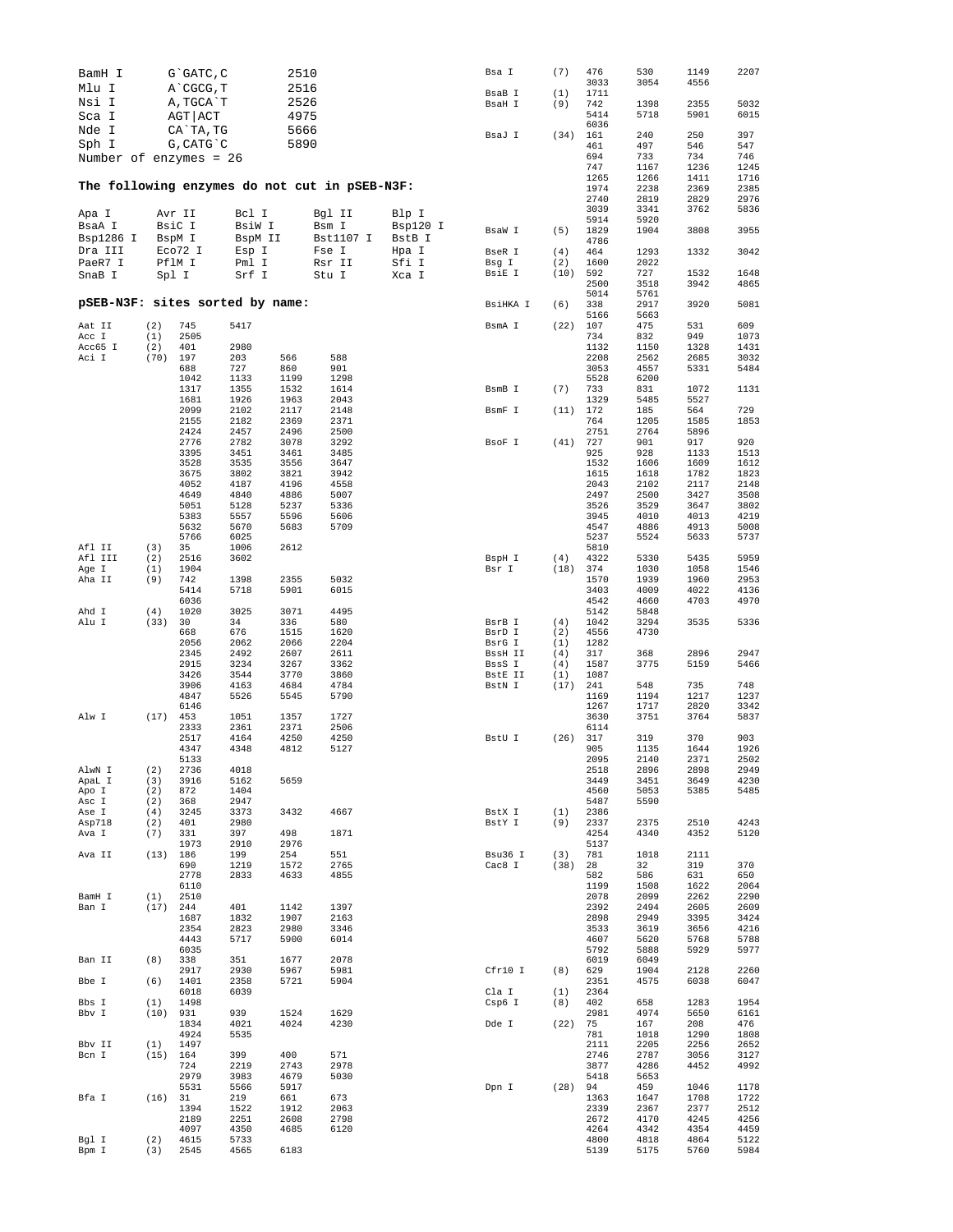| DpnII           | (28)       | 92           | 457          | 1044         | 1176         |         |         |             | 5718         | 5739         | 5872         | 5901         |
|-----------------|------------|--------------|--------------|--------------|--------------|---------|---------|-------------|--------------|--------------|--------------|--------------|
|                 |            | 1361         | 1645         | 1706         | 1720         |         |         |             | 5955         | 6015         | 6036         |              |
|                 |            | 2337         | 2365         | 2375         | 2510         | Hpa II  |         | (31)        | 163          | 398          | 569          | 630          |
|                 |            | 2670         | 4168         | 4243         | 4254         |         |         |             | 723          | 1401         | 1830         | 1905         |
|                 |            | 4262<br>4798 | 4340         | 4352         | 4457         |         |         |             | 2129         | 2217         | 2229         | 2261         |
|                 |            | 5137         | 4816<br>5173 | 4862<br>5758 | 5120<br>5982 |         |         |             | 2352<br>3809 | 2742<br>3956 | 2977<br>3982 | 3320<br>4172 |
| Dra I           | (5)        | 1815         | 2200         | 4361         | 4380         |         |         |             | 4576         | 4610         | 4677         | 4787         |
|                 |            | 5072         |              |              |              |         |         |             | 5029         | 5530         | 5564         | 5916         |
| Drd I           | (3)        | 1500         | 3710         | 5579         |              |         |         |             | 6039         | 6048         | 6063         |              |
| Dsa I           | (5)        | 694          | 1411         | 2369         | 2385         | Hph I   |         | (13)        | 1157         | 1183         | 1401         | 4339         |
|                 |            | 5920         |              |              |              |         |         |             | 4566         | 4980         | 5188         | 5221         |
| Eae I           | (11)       | 582          | 724          | 1109         | 1130         |         |         |             | 5505         | 5514         | 6007         | 6052         |
|                 |            | 1414         | 1529         | 2497         | 3441         |         |         |             | 6133         |              |              |              |
|                 |            | 4883         | 5917         | 6049         |              | Kas I   |         | (6)         | 1397         | 2354         | 5717         | 5900         |
| Eag I           | (3)        | 724          | 1529         | 2497         |              |         |         |             | 6014         | 6035         |              |              |
| Ear I           | (6)        | 1070         | 1311         | 3224         | 3486         | Kpn I   |         | (2)         | 405          | 2984         |              |              |
| Eco47 III       | (3)        | 5290<br>923  | 5778<br>1826 | 5956         |              | Mae I   |         | (16)        | 31<br>1394   | 219          | 661<br>1912  | 673<br>2063  |
| Eco57 I         | (5)        | 1509         | 2077         | 4149         | 5163         |         |         |             | 2189         | 1522<br>2251 | 2608         | 2798         |
|                 |            | 6167         |              |              |              |         |         |             | 4097         | 4350         | 4685         | 6120         |
| ECON I          | (4)        | 784          | 1392         | 1915         | 2110         | Mae II  |         | (10)        | 742          | 1081         | 1122         | 2019         |
| Eco0109 I       | (6)        | 254          | 1219         | 1572         | 2833         |         |         |             | 2302         | 4305         | 4721         | 5094         |
|                 |            | 5471         | 5925         |              |              |         |         |             | 5414         | 5856         |              |              |
| ECOR I          | (1)        | 1404         |              |              |              | Mae III |         | (21)        | 39           | 994          | 1022         | 1087         |
| ECOR II         | (17)       | 239          | 546          | 733          | 746          |         |         |             | 1231         | 2331         | 2347         | 2529         |
|                 |            | 1167         | 1192         | 1215         | 1235         |         |         |             | 2616         | 3094         | 3958         | 4021         |
|                 |            | 1265         | 1715         | 2818         | 3340         |         |         |             | 4137         | 4420         | 4751         | 4809         |
|                 |            | 3628         | 3749         | 3762         | 5835         |         |         |             | 4962         | 5150         | 5538         | 5829         |
|                 |            | 6112<br>140  |              | 6103         |              | Mbo I   |         | (28)        | 5849<br>92   |              | 1044         | 1176         |
| ECOR V<br>Ehe I | (3)<br>(6) | 1399         | 2718<br>2356 | 5719         | 5902         |         |         |             | 1361         | 457<br>1645  | 1706         | 1720         |
|                 |            | 6016         | 6037         |              |              |         |         |             | 2337         | 2365         | 2375         | 2510         |
| Fnu4H I         | (41)       | 727          | 901          | 917          | 920          |         |         |             | 2670         | 4168         | 4243         | 4254         |
|                 |            | 925          | 928          | 1133         | 1513         |         |         |             | 4262         | 4340         | 4352         | 4457         |
|                 |            | 1532         | 1606         | 1609         | 1612         |         |         |             | 4798         | 4816         | 4862         | 5120         |
|                 |            | 1615         | 1618         | 1782         | 1823         |         |         |             | 5137         | 5173         | 5758         | 5982         |
|                 |            | 2043         | 2102         | 2117         | 2148         | Mbo II  |         | $(14)$ 1086 |              | 1299         | 1445         | 1502         |
|                 |            | 2497         | 2500         | 3427         | 3508         |         |         |             | 1530         | 3240         | 3474         | 4263         |
|                 |            | 3526         | 3529         | 3647         | 3802         |         |         |             | 4336         | 5091         | 5169         | 5278         |
|                 |            | 3945         | 4010         | 4013         | 4219         |         |         |             | 5766         | 5978         |              |              |
|                 |            | 4547         | 4886         | 4913         | 5008         | Mlu I   |         | (1)         | 2516         |              |              |              |
|                 |            | 5237         | 5524         | 5633         | 5737         | Mme I   |         | (6)         | 829          | 1106         | 3041         | 3093         |
| Fok I           | $(15)$ 423 | 5810         | 1140         | 1300         | 1464         | Mnl I   |         | (52)        | 3816<br>167  | 4000<br>216  | 368          | 387          |
|                 |            | 1699         | 2107         | 2417         | 2450         |         |         |             | 432          | 460          | 484          | 506          |
|                 |            | 2483         | 3001         | 4461         | 4642         |         |         |             | 510          | 566          | 776          | 872          |
|                 |            | 4929         | 5572         | 5816         |              |         |         |             | 1168         | 1271         | 1304         | 1310         |
| Fsp I           | (2)        | 4717         | 5740         |              |              |         |         |             | 1313         | 1319         | 1349         | 1352         |
| Gdi II          | (11)       | 723          | 725          | 1129         | 1528         |         |         |             | 1367         | 1374         | 1390         | 1454         |
|                 |            | 1530         | 2496         | 2498         | 3442         |         |         |             | 1795         | 1796         | 1880         | 1969         |
|                 |            | 4882         | 5918         | 6050         |              |         |         |             | 2064         | 2106         | 2160         | 2176         |
| Gsu I           | (3)        | 2546         | 4566         | 6184         |              |         |         |             | 2795         | 2947         | 2966         | 3011         |
| Hae I           | (6)        | 584          | 1111         | 1416         | 3617         |         |         |             | 3038         | 3062         | 3122         | 3451         |
|                 |            | 3628         | 4080         |              |              |         |         |             | 3500         | 3710         | 3783         | 4034         |
| Hae II          | (12)       | 925<br>2358  | 1401         | 1828<br>3850 | 2235<br>5721 |         |         |             | 4434         | 4515         | 4661         | 4867<br>6064 |
|                 |            | 5904         | 3480<br>5958 | 6018         | 6039         | Msc I   |         | (3)         | 5462<br>584  | 5520<br>1111 | 5780<br>1416 |              |
| Hae III         | (30)       | 129          | 173          | 584          | 726          | Mse I   |         | (24)        | 36           | 1007         | 1119         | 1149         |
|                 |            | 762          | 774          | 987          | 1111         |         |         |             | 1173         | 1814         | 2199         | 2613         |
|                 |            | 1132         | 1197         | 1416         | 1531         |         |         |             | 3147         | 3245         | 3373         | 3432         |
|                 |            | 2116         | 2221         | 2499         | 2707         |         |         |             | 4308         | 4360         | 4365         | 4379         |
|                 |            | 2752         | 3443         | 3617         | 3628         |         |         |             | 4432         | 4667         | 4706         | 5071         |
|                 |            | 3646         | 4080         | 4538         | 4618         |         |         |             | 5443         | 5624         | 5821         | 6091         |
|                 |            | 4885         | 5472         | 5770         | 5919         | Msl I   |         | (2)         | 4747         | 4906         |              |              |
|                 |            | 5927         | 6051         |              |              | Msp I   |         | (31)        | 163          | 398          | 569          | 630          |
| Hga I           | (12)       | 381<br>2168  | 642<br>2492  | 895<br>2960  | 1491<br>3712 |         |         |             | 723<br>2129  | 1401         | 1830         | 1905<br>2261 |
|                 |            | 4290         | 5022         | 5580         | 6049         |         |         |             | 2352         | 2217<br>2742 | 2229<br>2977 | 3320         |
| HgiA I          | (6)        | 338          | 2917         | 3920         | 5081         |         |         |             | 3809         | 3956         | 3982         | 4172         |
|                 |            | 5166         | 5663         |              |              |         |         |             | 4576         | 4610         | 4677         | 4787         |
| HgiE II         | (2)        | 4181         | 5661         |              |              |         |         |             | 5029         | 5530         | 5564         | 5916         |
| Hha I           | (43)       | 319          | 321          | 370          | 372          |         |         |             | 6039         | 6048         | 6063         |              |
|                 |            | 648          | 905          | 924          | 1400         |         | MspAl I | (12)        | 588          | 1620         | 2056         | 2371         |
|                 |            | 1512         | 1827         | 1854         | 1926         |         |         |             | 3078         | 3426         | 3944         | 4189         |
|                 |            | 2097         | 2234         | 2329         | 2357         |         |         |             | 5130         | 5596         | 5790         | 6146         |
|                 |            | 2898         | 2900         | 2949         | 2951         | Mun I   |         | (1)         | 1897         |              |              |              |
|                 |            | 3226         | 3386         | 3451         | 3479         | Nae I   |         | (3)         | 631          | 2262         | 6049         |              |
|                 |            | 3512<br>4123 | 3782<br>4232 | 3849<br>4625 | 3949<br>4718 | Nar I   |         | (6)         | 1398<br>6015 | 2355<br>6036 | 5718         | 5901         |
|                 |            | 5055         | 5387         | 5487         | 5590         | Nci I   |         | (15)        | 163          | 398          | 399          | 570          |
|                 |            | 5720         | 5741         | 5874         | 5903         |         |         |             | 723          | 2218         | 2742         | 2977         |
|                 |            | 5957         | 6017         | 6038         |              |         |         |             | 2978         | 3982         | 4678         | 5029         |
| HinC II         | (1)        | 2506         |              |              |              |         |         |             | 5530         | 5565         | 5916         |              |
| Hind II         | (1)        | 2506         |              |              |              | Nco I   |         | (2)         | 1411         | 2385         |              |              |
| HinD III        | (1)        | 2490         |              |              |              | Nde I   |         | (1)         | 5666         |              |              |              |
| Hinf I          | (17)       | 442          | 450          | 791          | 802          | NgoM I  |         | (3)         | 629          | 2260         | 6047         |              |
|                 |            | 1437         | 1769         | 2135         | 2254         | Nhe I   |         | (3)         | 30           | 2062         | 2607         |              |
|                 |            | 3137         | 3159         | 3180         | 3437         | Nla III |         | (19)        | 62           | 1205         | 1415         | 1822         |
|                 |            | 3502<br>6128 | 3577         | 3973         | 4490         |         |         |             | 2389<br>3606 | 2639<br>4326 | 3093<br>4817 | 3260         |
| HinI I          | (9)        | 742          | 1398         | 2355         | 5032         |         |         |             | 4905         | 4941         | 5334         | 4827<br>5439 |
|                 |            | 5414         | 5718         | 5901         | 6015         |         |         |             | 5523         | 5890         | 5963         |              |
|                 |            | 6036         |              |              |              | Nla IV  |         | (38)        | 188          | 201          | 246          | 403          |
| HinP I          | (43)       | 317          | 319          | 368          | 370          |         |         |             | 521          | 552          | 692          | 761          |
|                 |            | 646          | 903          | 922          | 1398         |         |         |             | 893          | 1144         | 1221         | 1399         |
|                 |            | 1510         | 1825         | 1852         | 1924         |         |         |             | 1573         | 1689         | 1834         | 1909         |
|                 |            | 2095         | 2232         | 2327         | 2355         |         |         |             | 1961         | 2165         | 2244         | 2356         |
|                 |            | 2896         | 2898         | 2947         | 2949         |         |         |             | 2512         | 2767         | 2780         | 2825         |
|                 |            | 3224         | 3384         | 3449         | 3477         |         |         |             | 2982         | 3348         | 3634         | 3673         |
|                 |            | 3510         | 3780         | 3847         | 3947         |         |         |             | 4445         | 4539         | 4580         | 4791         |
|                 |            | 4121         | 4230         | 4623         | 4716         |         |         |             | 5381         | 5719         | 5902         | 5926         |
|                 |            | 5053         | 5385         | 5485         | 5588         |         |         |             | 6016         | 6037         |              |              |